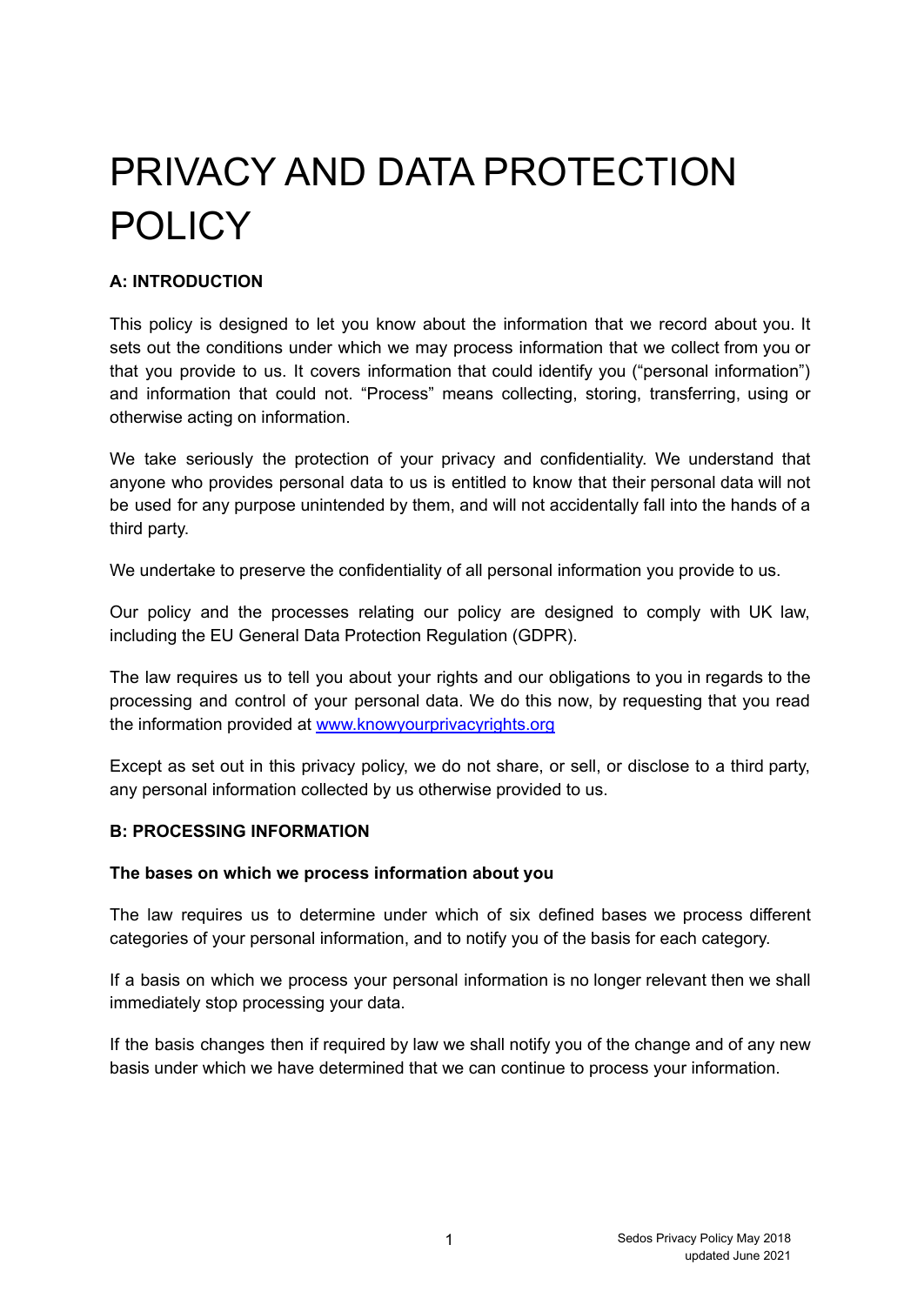## **Information we process because we have a contractual obligation with you**

When you create an account on our website, buy a product or service from us (including purchasing tickets, signing up for an audition or joining us as a member), a contract is formed between you and us.

In order to carry out our obligations under that contract we must process the information you give us. Some of this information may be personal information.

We may use it in order to:

- verify your identity for security purposes;
- sell tickets or other products to you;
- provide you with our services; and/or
- provide you with suggestions and advice on our shows, products, services, how to obtain the most from using our website and otherwise obtain information about our shows, products and services.

We process this information on the basis there is a contract between us, or that you have requested we use the information before we enter into a legal contract.

Additionally, we may aggregate this information in a general way and use it to provide class information. If we use it for this purpose, you as an individual will not be personally identifiable.

We shall continue to process this information until the contract between us ends or is terminated by either party under the terms of the contract.

Note: if you are a member of the Sedos, we will send you information about the operation of the society – for example information about our Annual General Meetings and the societies activities. This information is sent to you to keep you informed of the Charity's activities and to enable you to benefit from your Membership and as part of the contractual relationship between you and the Charity.

#### **Information we process with your consent**

Through certain actions when otherwise there is no contractual relationship between us, such as when you browse our website or ask us to provide you more information about us, including our shows, products and services, you provide your consent to us to process information that may be personal information.

Wherever possible, we aim to obtain your explicit consent to process this information, for example, by asking you to agree to our use of cookies.

We may also ask you, from time to time, to provide us with personal information that is special category data such as racial or ethnic origin, age, gender or genetic data. Where you consent to provide this data, we shall use this information solely to monitor and report on our compliance with our commitment to create a diverse society and community. Compliance with any request for such information is always voluntary and you will never be asked to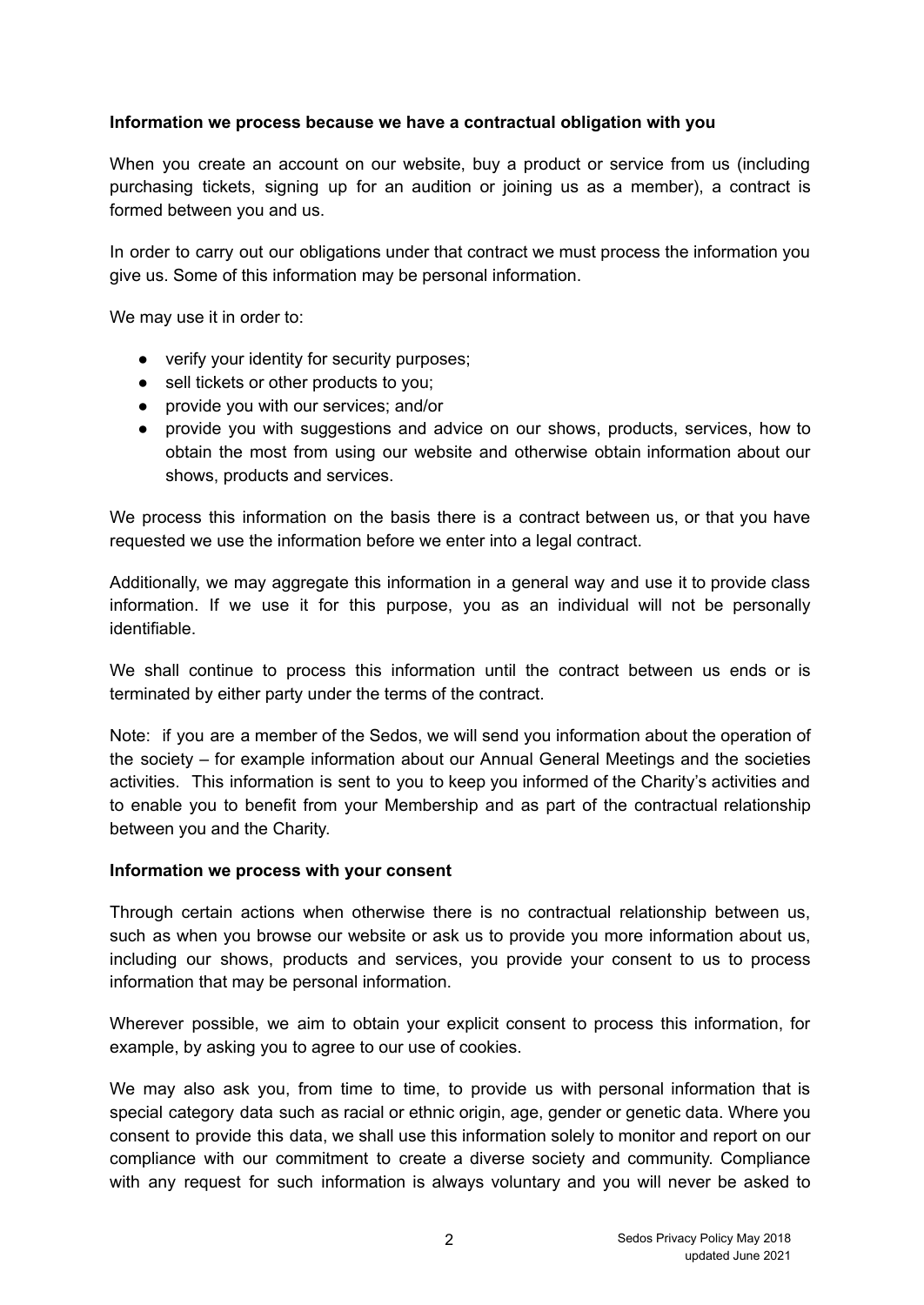provide special category data as a requirement to participate in any activity of the society or to be a member of the society, including the purchasing of tickets as an audience member.

All raw special category data shall be stored separately from and with a greater level of protection to general data with appropriate levels of security (which shall include being protected behind strong authentication) to reflect the additional levels of sensitivity of such data. Access to such raw data shall be limited to certain members of the Board of Trustees and Management Committee of the society with responsibility for diversity and inclusion and data protection and storage.

Except where you have consented to our use of your information for a specific purpose, we do not use your information in any way that would identify you personally. Where personal information is special category data, we will never report or publicise any such data in a way which would identify you personally. Although efforts will be taken to anonymise special category data collected and stored in its raw form, it is possible that you may be identifiable from such raw data to which access is limited to members of the Board of Trustees as outlined above. We may aggregate personal information in a general way and use it to provide class information, for example to monitor the performance of a particular page on our website or compliance with our general diversity and inclusion commitments.

If you have acquired tickets or services from us before, we are entitled to assume that you may wish to acquire tickets from us in the future and on that basis, will continue to process your information on this basis until you withdraw your consent or it can be reasonably assumed that your consent no longer exists. This may include sending you information about the show or event you have booked for and general information about the society and also events that the society is putting on.

You may withdraw your consent at any time by instructing us at dataprotection@sedos.co.uk. However, if you do so, you may not be able to continue to use our services.

#### **Information we process because we have a legal obligation**

We are subject to the law like everyone else. Sometimes, we must process your information in order to comply with a statutory obligation.

For example, we may be required to give information to legal authorities if they so request or if they have the proper authorisation such as a search warrant or court order.

This may include your personal information.

# **C: INFORMATION THAT WE COLLECT**

#### **Information relating to payments**

If you make a payment to us we retain certain personal information, including your name, address, phone number, email address, IP address and details of the transaction. This information is stored on our servers or servers that we have access to operated by our third party provider, Ticketsolve, the provider of our ticketing system. We provide this information and the credit card information for processing by our bank, Lloyds Bank plc and the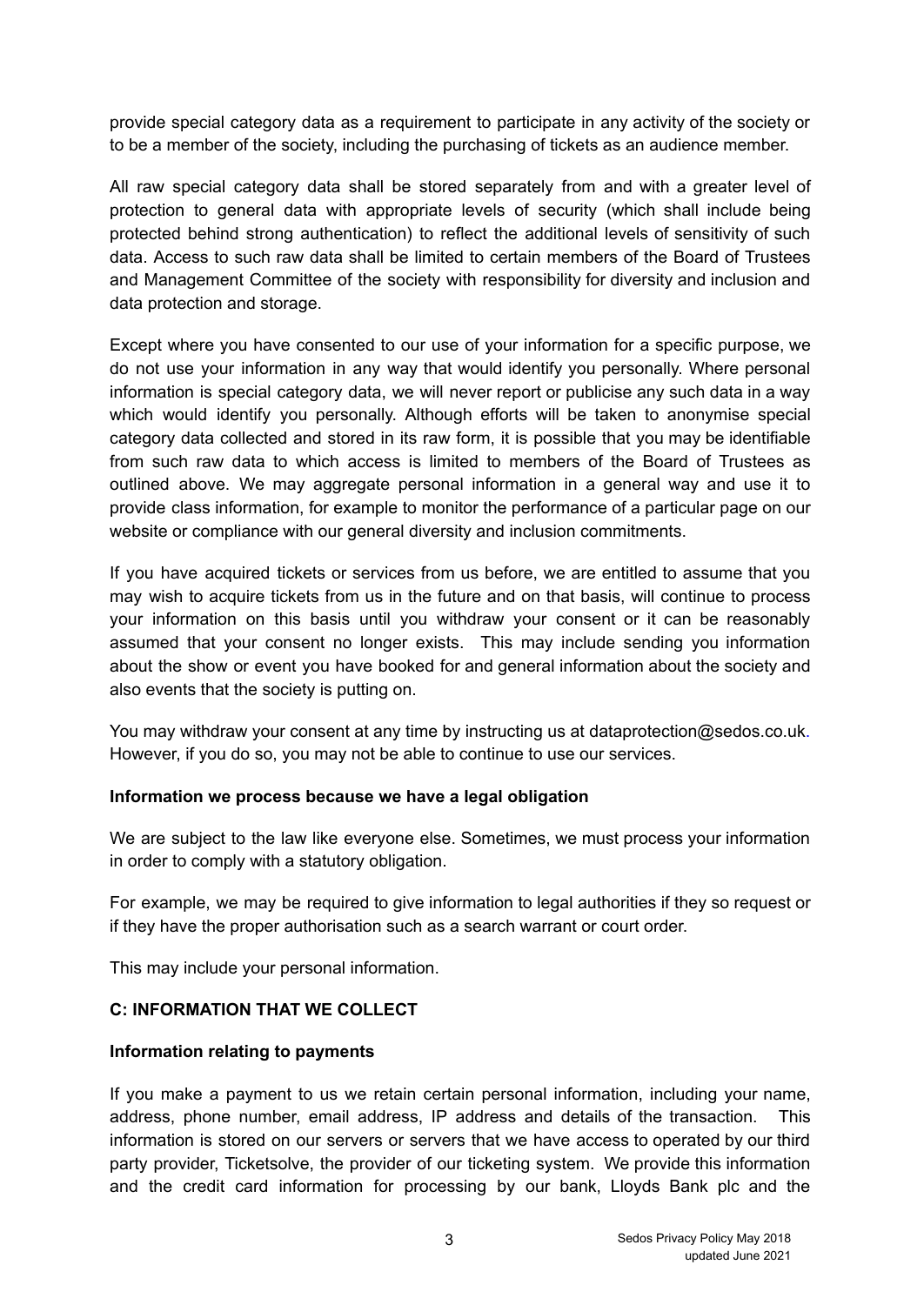payments processing agents Realex and Global Payments. We do not retain copies of your credit card information which is handled and is protected solely by Lloyds Bank plc, Realex and Global Payments.

### **Information about direct debits**

When you agree to set up a direct debit arrangement, the information you give to us is passed to our own bank and payments processing agents for processing according to our instructions. We do not keep a copy of your banking details, but we do keep a copy of your name, address, phone number and email address.

We are registered under the direct debit guarantee scheme. This provides for the customer's bank to refund disputed payments without question, pending further investigation. Direct debits can only be set up for payments to beneficiaries that are approved originators of direct debits. In order to be approved, these beneficiaries are subjected to careful vetting procedures. Once approved, they are required to give indemnity guarantees through their banks.

## **Sending a message to us**

When you contact us via one of the contact emails on our website, we collect the data you have given to us in order to reply with the information you need.

We keep personally identifiable information associated with your message, such as your name and email address so as to be able to track our communications with you on an ongoing manner.

#### **Marketing**

We issue newsletters and other marketing information to people who have attended our performances or otherwise expressed an interest in the activities of Sedos. You will always have the opportunity to unsubscribe from these emails. Your information is held in our Mailchimp account.

These are separate from the communications that we send specifically to Members relating to the formal activities of Sedos, such as our Annual General Meeting.

#### **Other information you provide**

If you are involved in an audition, a production or as a volunteer, then we will keep certain personal information about you. If you audition for a production, then we will need to keep your contact details in relation to that project; we will not share details other than as necessary with the production teams for the smooth running of the production or the general business of Sedos in connection with your participation in the activities of Sedos.

# **D: USE OF COLLECTED INFORMATION**

Use of information we collect through automated systems when you visit our website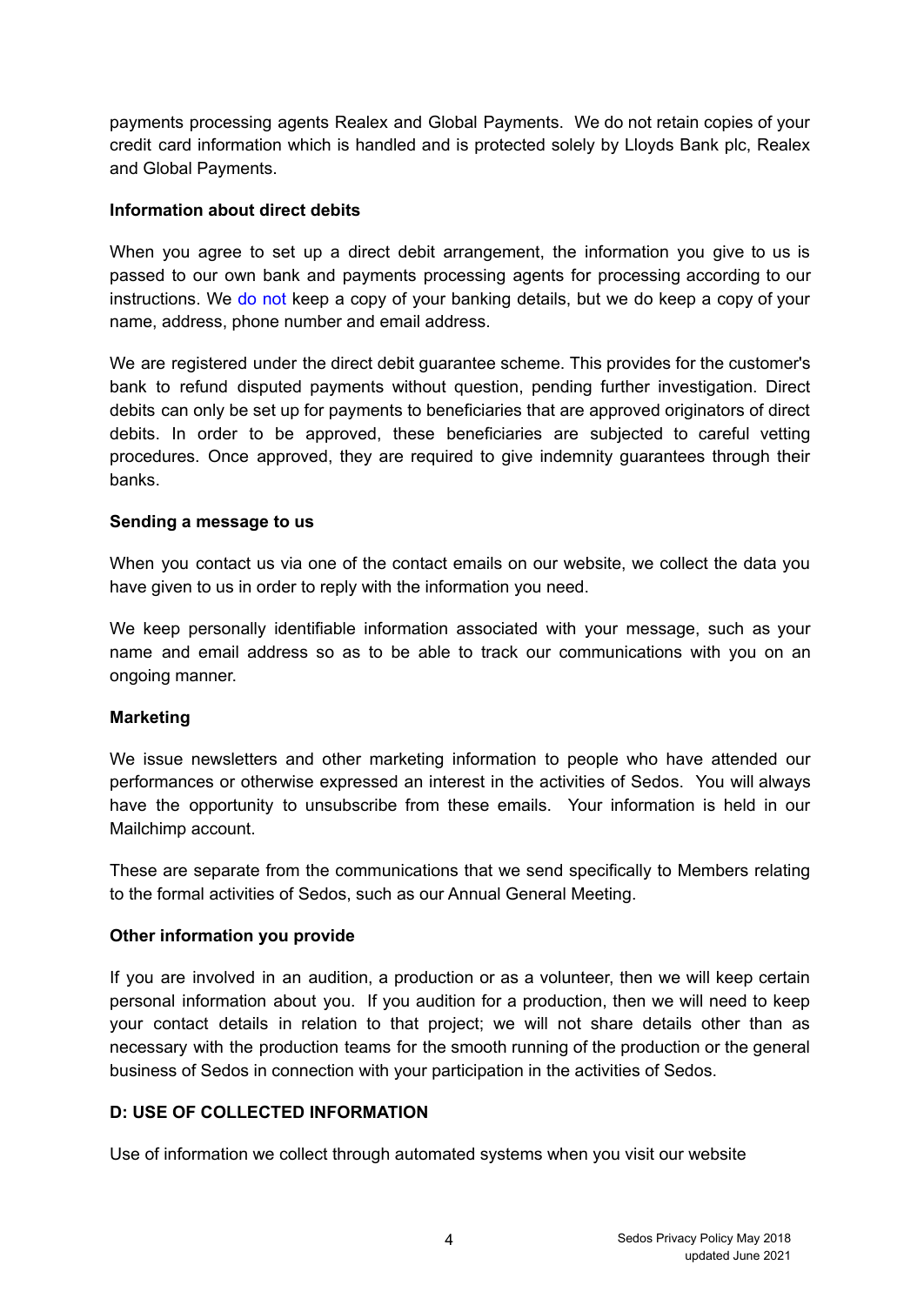# **Cookies**

Cookies are small text files that are placed on your computer's hard drive by your web browser when you visit any website. They allow information gathered on one web page to be stored until it is needed for use on another, allowing a website to provide you with a personalised experience and the website owner with statistics about how you use the website so that it can be improved.

Some cookies may last for a defined period of time, such as one day or until you close your browser. Others last indefinitely.

Your web browser should allow you to delete any you choose. It also should allow you to prevent or limit their use.

Our website uses cookies. They are placed by software that operates on our servers, and by software operated by third parties whose services we use.

When you first visit our website, we ask you whether you wish us to use cookies. If you choose not to accept them, we shall not use them for your visit except to record that you have not consented to their use for any other purpose.

We use cookies in the following ways:

- to track how you use our website
- to record whether you have seen specific messages we display on our website
- to keep you signed in our site
- to record your answers to surveys and questionnaires on our site while you complete them

#### **Personal identifiers from your browsing activity**

Requests by your web browser to our servers for web pages and other content on our website are recorded.

We record information such as your geographical location, your Internet service provider and your IP address. We also record information about the software you are using to browse our website, such as the type of computer or device and the screen resolution.

We use this information in aggregate to assess the popularity of the webpages on our website and how we perform in providing content to you.

If combined with other information we know about you from previous visits, the data possibly could be used to identify you personally, even if you are not signed in to our website.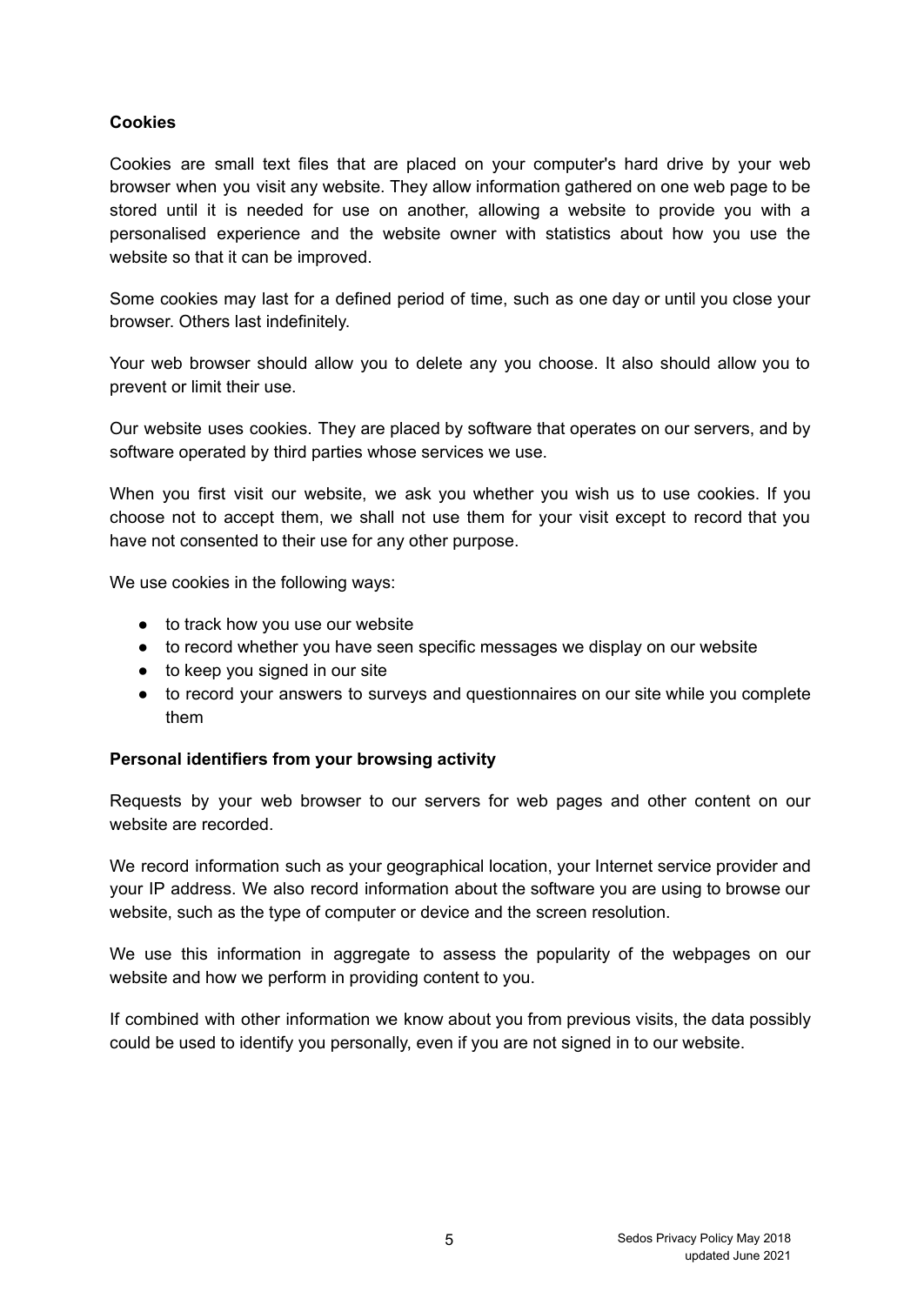# **E: DISCLOSURE AND SHARING OF INFORMATION**

## **Information we obtain from third parties**

Although we do not disclose your personal information to any third party (except as set out in this policy), we sometimes receive data that is indirectly made up from your personal information from third parties whose services we use.

No such information is personally identifiable to you.

#### **Where is data processed?**

Our websites are hosted in the UK and all personal information is processed within the UK or the European Union.

## **F: ACCESS TO PERSONAL INFORMATION**

To obtain a copy of any information that is not provided on our website you may send us a request at dataprotection@sedos.co.uk.

After receiving the request, we will tell you when we expect to provide you with the information, and whether we require any fee for providing it to you.

# **G: REMOVAL OF INFORMATION**

If you wish us to remove personally identifiable information from our records, you may contact us at dataprotection@sedos.co.uk.

This may limit the service we can provide to you and please note that we are required to keep certain information by law.

#### **H: COMPLAINTS**

If you are not happy with our privacy policy or if have any complaint then you should tell us by email. Please email us at dataprotection@sedos.co.uk.

If a dispute is not settled then we hope you will agree to attempt to resolve it by engaging in good faith with us in a process of mediation or arbitration.

If you are in any way dissatisfied about how we process your personal information, you have a right to lodge a complaint with the Information Commissioner's Office. This can be done at <https://ico.org.uk/concerns/>

# **I: RETENTION OF PERSONAL DATA**

Except as otherwise mentioned in this privacy notice, we keep your personal information only for as long as required by us: